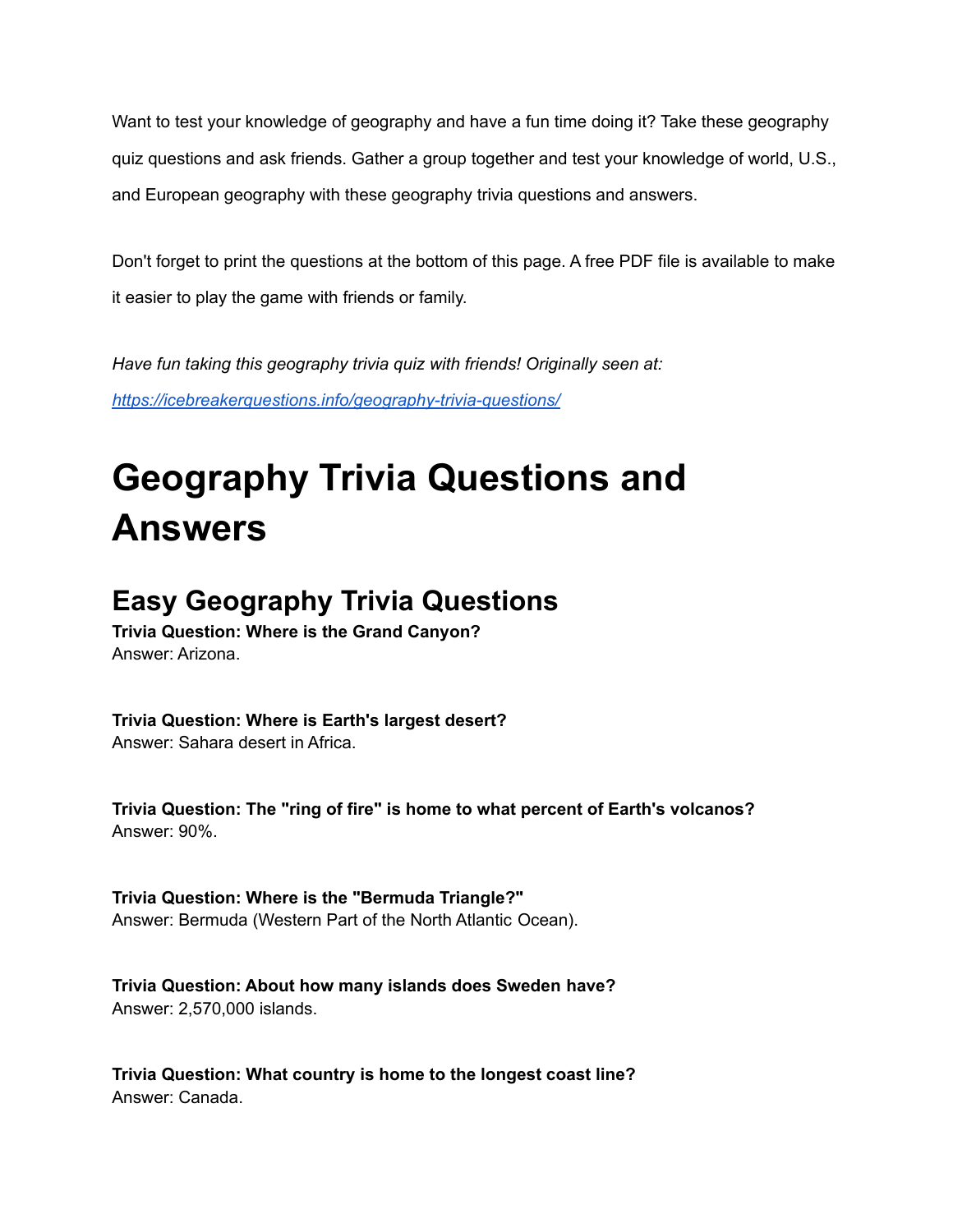**Trivia Question: About what percent of Antarctica is freshwater?** Answer: 90%.

**Trivia Question: What hemisphere is home to the world's population?** Answer: Northern Hemisphere.

**Trivia Question: True or false, can a country live within another country?** Answer: True.

**Trivia Question: What is the lowest temperature ever recorded on Earth?** Answer: -128.6F.

**Trivia Question: What is the tallest mountain on Earth?** Answer: Mount Everest.

**Trivia Question: In the United States, where is the largest state?** Answer: Alaska.

## **Hard Geography Trivia Questions**

**Trivia Question: What time period did dinosaurs exist on Earth?** Answer: 200 - 230 million years ago.

**Trivia Question: The center of the earth is hotter than what planet?** Answer: The Sun.

**Trivia Question: How deep is the Kola Superdeep Borehole in Russia?** Answer: 12,261 meters.

**Trivia Question: About how much of the Amazon rainforest accounts for Earth's oxygen?** Answer: 20%.

**Trivia Question: What area on Earth is not owned by any country?** Answer: Antarctica.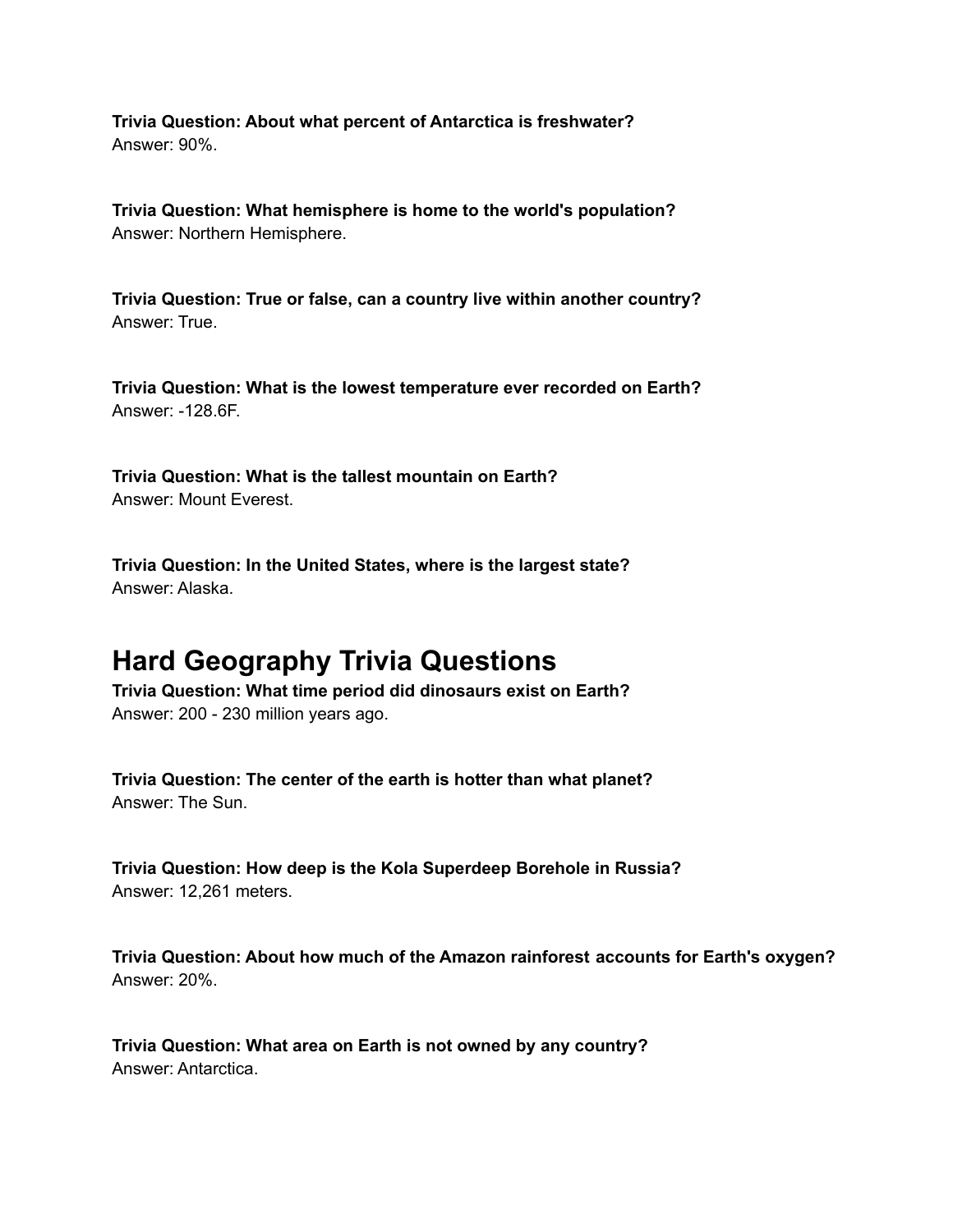**Trivia Question: Where is the oldest inhabited city?** Answer: Damascus, Syria.

**Trivia Question: What is the "city between two continents" called?** Answer: Istanbul, Turkey.

**Trivia Question: Where is the "driest place on Earth?"** Answer: Ross Island in the Antarctic.

**Trivia Question: What is the world's largest city?** Answer: Hulunbuir, Mongolia.

**Trivia Question: What is the smallest country in the world?** Answer: The Vatican City.

## **World Geography Trivia Questions**

**Trivia Question: What African country was the setting for Tatooine in the movie "Star Wars?"** Answer: Ghana.

**Trivia Question: What continent is the Galapagos Islands located on?** Answer: South America.

**Trivia Question: What is the world's largest third-order island?** Answer: Victoria Island in Canada.

**Trivia Question: About how many time zones does Russia currently span?** Answer: 11 time zones.

**Trivia Question: About how long is the world's largest fence in Australia?** Answer: 5,614km long.

**Trivia Question: California is home to more people than which nearby country?** Answer: Canada.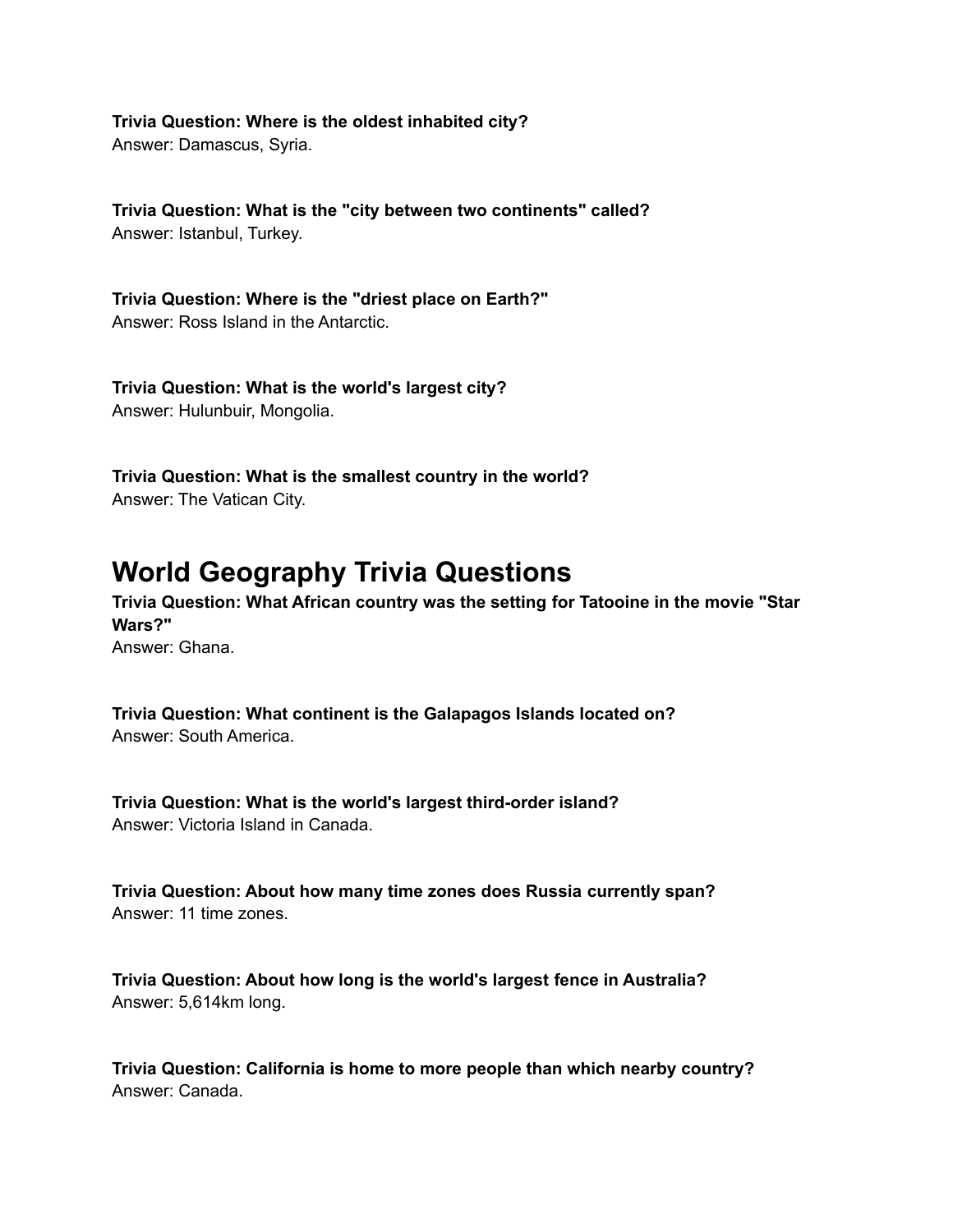**Trivia Question: Where is the world's largest sheer vertical drop?** Answer: Mt. Thor on Baffin Island.

**Trivia Question: About how deep is the "Dead Sea?"** Answer: 429 meter below sea level.

**Trivia Question: What is the only country to cover four hemispheres?** Answer: Africa.

**Trivia Question: Which mountain is taller than Mount Everest?** Answer: Mauna Kea.

**Trivia Question: What small country is wedged between the Pacific Ocean and the Andes?**

Answer: Chile.

**Trivia Question: What country has the longest coastline in the world?** Answer: Canada.

**Trivia Question: How many time zones does China have?** Answer: 1.

#### **U.S. Geography Trivia Questions**

**Trivia Question: Austin is the capital of which US State?** Answer: Texas.

**Trivia Question: How many building in New York City have their own zip code?** Answer: 40 buildings.

**Trivia Question: What state is the countries westernmost and easternmost state?** Answer: Alaska.

**Trivia Question: Which two U.S. states have capitols have rhyming names?** Answer: Boston and Austin.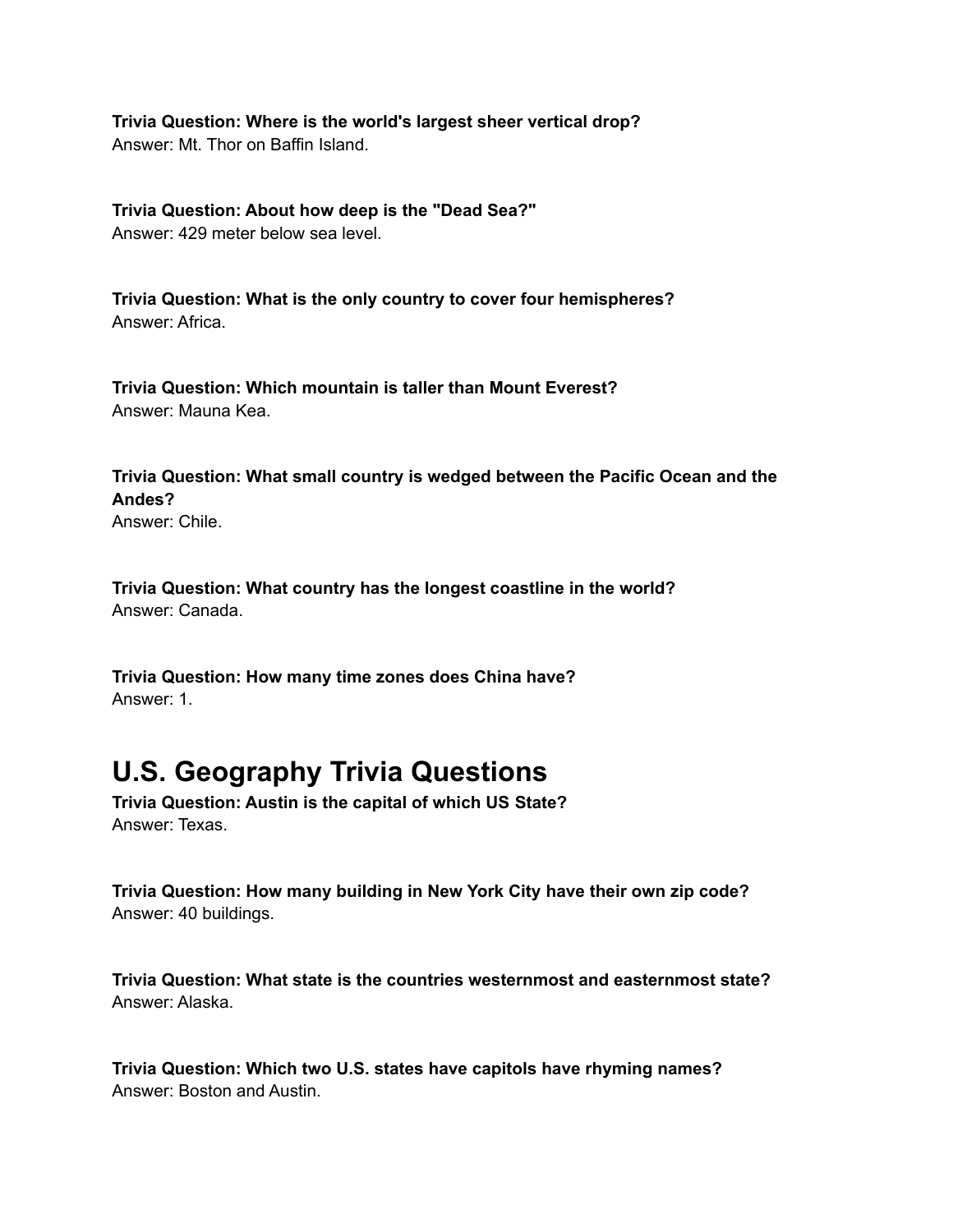**Trivia Question: Which state holds the countries largest coastline?** Answer: Alaska.

**Trivia Question: California holds more residents than which country?** Answer: Canada.

**Trivia Question: What is the countries (and world's) shortest river?** Answer: Roe River.

**Trivia Question: How many oceans does the United States currently border?** Answer: Three.

**Trivia Question: What is the only U.S. state to grow coffee?** Answer: Hawaii.

**Trivia Question: Where was the United States first capital?** Answer: New York City.

**Trivia Question: What was the original name of Los Angeles?** Answer: El Pueblo de la Reyna de Los Angeles.

**Trivia Question: About how many years old is the Appalachian Mountains in North America?** Answer: 480 million years old.

#### **European Geography Trivia Questions**

**Trivia Question: What is the longest river in Europe?** Answer: Emba River.

**Trivia Question: What is Europe's largest island?** Answer: Novaya Zemlya.

**Trivia Question: About how long is Europe's irregular coastline?** Answer: 24,000 miles.